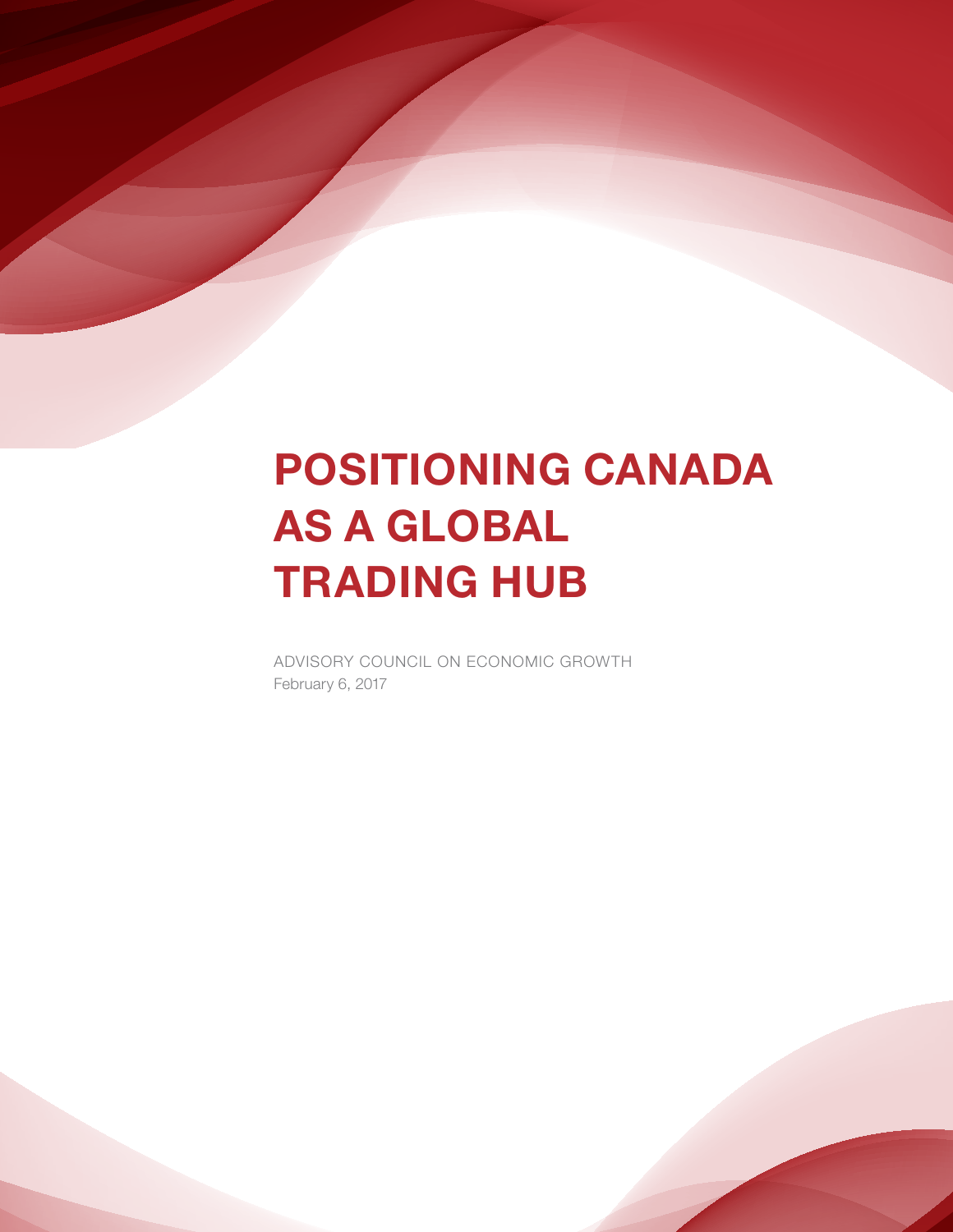#### **Introduction**

International trade in goods and services has long been an important driver of world economic growth. Canada continues to be committed to international trade, but faces a world in which other countries appear to be turning towards protectionism. The risk is that Canada's access to world markets will decline as other countries become increasingly inward looking. For a small economy such as Canada, the costs associated with such an outcome cannot be overstated.

The recent increase in anti-trade sentiment around the world should be acknowledged. At home, the dislocations created by greater trade should be proactively addressed. But neither global sentiment nor addressable costs should dissuade Canada from seeking its place as a major trading hub within the global economy. Far from it: in fact, we have an economic imperative to do so. The relatively small size of our economy requires us to trade for continued growth and prosperity. Larger and more diversified developed economies have other sources of growth For example, international trade accounts for 65 percent of GDP in Canada but only 30 percent in the United States.<sup>1</sup>

Beyond the imperative to continue trading, Canada has the right ingredients to become a global trading hub and a nexus for global supply chains. This is an enviable position, and one that Canada is well-equipped to capture. We are located next to the world's largest economy, and our various Atlantic and Pacific ports provide valuable access to international markets. Canada's highly educated and multicultural population connects us economically and culturally to the world. We have rich endowments of natural resources and robust agricultural and advanced manufacturing industries. We should build on these advantages.

To become a global trading hub, the Council recommends four specific policy directions:

- 1. Nurture and improve our trading relationships within North America. Canada should deepen and modernize its current trading relationships through a "Team Canada" approach that includes both private sector and government networks and efforts.
- 2. Develop significantly better and deeper trading links with large and fast-growing economies, particularly in Asia. Canada should seek new, preferential trade arrangements with large and fast-growing nations, especially in Asia, and more specifically with China, Japan and India. In addition, Canada should provide "aftercare" for its trade agreements—strategies aimed at championing our country abroad and offering Canadian companies easy, understandable access to trade information and support.
- 3. Invest in trade infrastructure to improve our physical access to global markets. Over the next decade, Canada should make trade infrastructure a priority through the newly proposed Canadian Infrastructure Development Bank. One example is the expansion of the Asia Pacific gateway.
- 4. Address disruptions from future trade flows. Canada should improve the resilience of its workforce to changes brought about by both international trade and technological change. The Council has proposed a mechanism – the FutureSkills Lab – to help upskill and "reskill" workers to participate in the new economy. This should be complemented by ongoing efforts to improve basic education and increase workforce participation.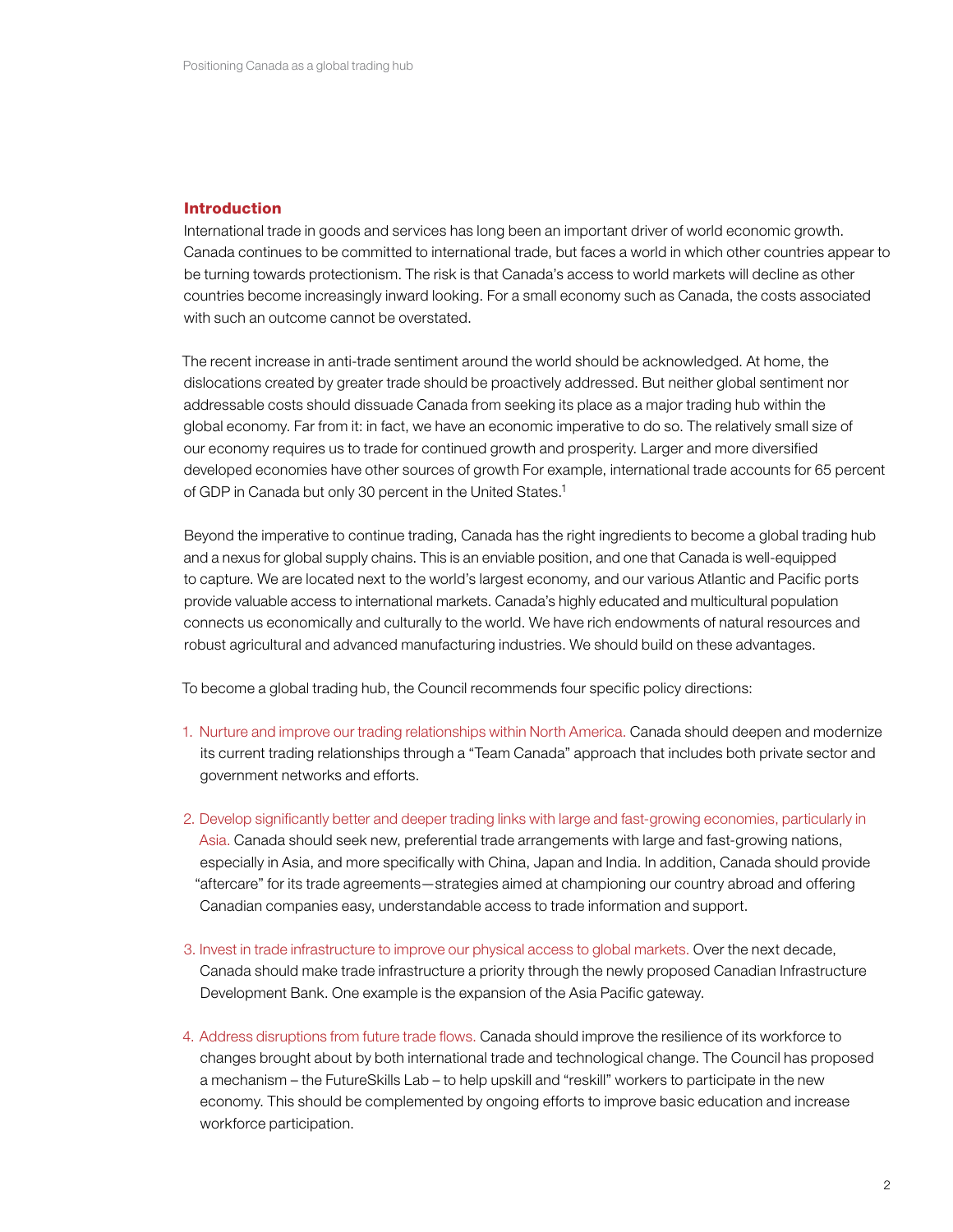#### The benefits of trade

The relationship between trade and growth is clear. Total world income, as measured by real gross domestic product (GDP), grew by about nine times from 1950 to 2015; over the same period, the volume of global merchandise exports grew by more than 35 times (Exhibit 1).<sup>2</sup> International trade accelerated in the 1990s and declined sharply during the global financial crisis. While the decline has since reversed, observers do not expect a return to the rapid growth experienced in the years before the Great Recession. This "new normal" will have a direct impact on future GDP growth.<sup>3</sup>

Despite the role of trade in spurring global growth and lifting entire segments of the population out of poverty, the future of large multilateral trade agreements, such as the Trans-Pacific Partnership (TPP), is clearly at risk. Similarly, growing anti-globalization sentiment in some European countries may obstruct the full and timely implementation of the Canada–EU Comprehensive Economic and Trade Agreement (CETA). Finally, the future of trade relationships between the US, Canada and Mexico is increasingly uncertain as well.

#### **Globalization creates valid concerns**

Growth in world trade and income, 1950–2015

While open economies have broadly benefited from globalization, the middle classes within these countries haven't always participated equally in its rewards. As has long been known, greater trade flows between countries often lead to the disruption of traditional economic patterns, creating costly transitions for the affected workers and firms, particularly those displaced when economic activity flows to other

### 4,000 3,500 Trade index<sup>1</sup> 3,000 2,500 2,000 1,500 1,000 GDP<sup>2</sup> 500  $\overline{1}$  $\begin{array}{c} 0 \\ 1950 \end{array}$ 1950 1960 1970 1980 1990 2000 2010 2015

## Index (1950 = 100)

Exhibit 1

<sup>1</sup> As measured by global merchandise export volumes.

2 GDP index is for world GDP.

Source: World Trade Organization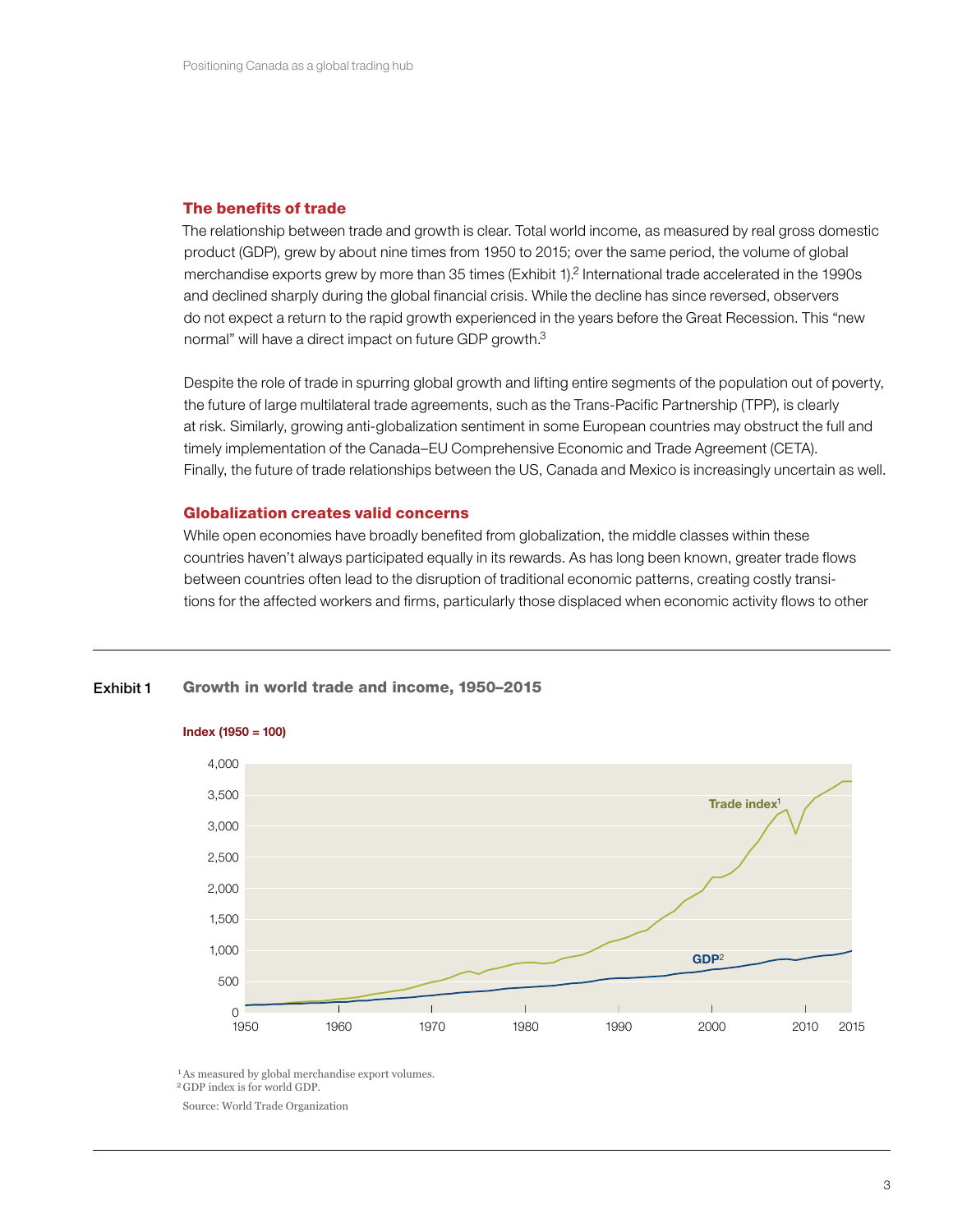countries and foreign imports replace domestically produced goods. These costs were especially acute in the years that witnessed the entry of large, low-wage countries such as China into global trade and investment flows. Policy makers have not always recognized these watershed moments, or addressed them effectively.

At the heart of today's anti-trade sentiment is an understandable anxiety about job losses, economic dislocation, and an increasingly unequal distribution of income and wealth. While the concerns are real, the great majority of job losses these days tend to be linked to automation rather than jobs being exported abroad. Canada must be highly responsive to these changes and adopt forward-looking policies to help manage dislocation. The Council's FutureSkills Lab recommendation is one way to enable workers to participate in the future economy.

#### Canada benefits in many ways from international trade

Trade benefits our economy and society in many ways. Our imports of goods and services, together with foreign competition from global firms, give our consumers a greater choice of products and help domestic firms to increase their productivity by lowering their business costs. Access to foreign markets also raises productivity by exposing our economy to innovation and providing an opportunity for our domestic companies to achieve larger scale. Firms competing across borders are more productive and resilient to downturns, grow faster, and pay higher wages than firms competing only domestically.<sup>4</sup> What's more, the most connected countries enjoy GDP growth rates that, on average, are 40 percent higher those of other OECD countries.<sup>5</sup> Economies active in international trade also benefit from bigger inflows of foreign direct investment (FDI) in production facilities, research labs, distribution centers, office buildings, and the like. These inward FDI flows often embody the latest and best technologies and therefore enhance Canada's productive potential. (See the Council's *Bringing Foreign Investment to Canada* recommendation.)

#### Why Canada can become a global trading hub

With an enviable geographic position, rich natural resources, skilled labour force, strong political traditions, and diverse population, Canada already has many of the elements required to vault into the top tier of global trading nations.

Multicultural human capital. Canada's labour force is not only among the best educated of the member nations of the Organization for Economic Co-operation and Development (OECD) but also incredibly diverse.<sup>6</sup> Our pool of labour and management talent is multicultural, multilingual, and, in many cases, globally connected. These advantages can be leveraged by our businesses to project themselves overseas and for foreign companies operating in Canada to manage their operations here effectively.

Natural resources. Canada has a rich endowment of natural resources that will continue to be in demand for many years to come. Our petroleum deposits alone make us a global energy superpower: on a worldwide ranking of exports, we are third in crude oil, fourth in natural gas, fifth in agricultural products, and eighth in coal.7 We also excel in the expertise and innovation required to develop these resources—from hydroelectric engineering and pipeline control to mining safety and the design of complex water systems. Canada gains by selling this expertise to the world.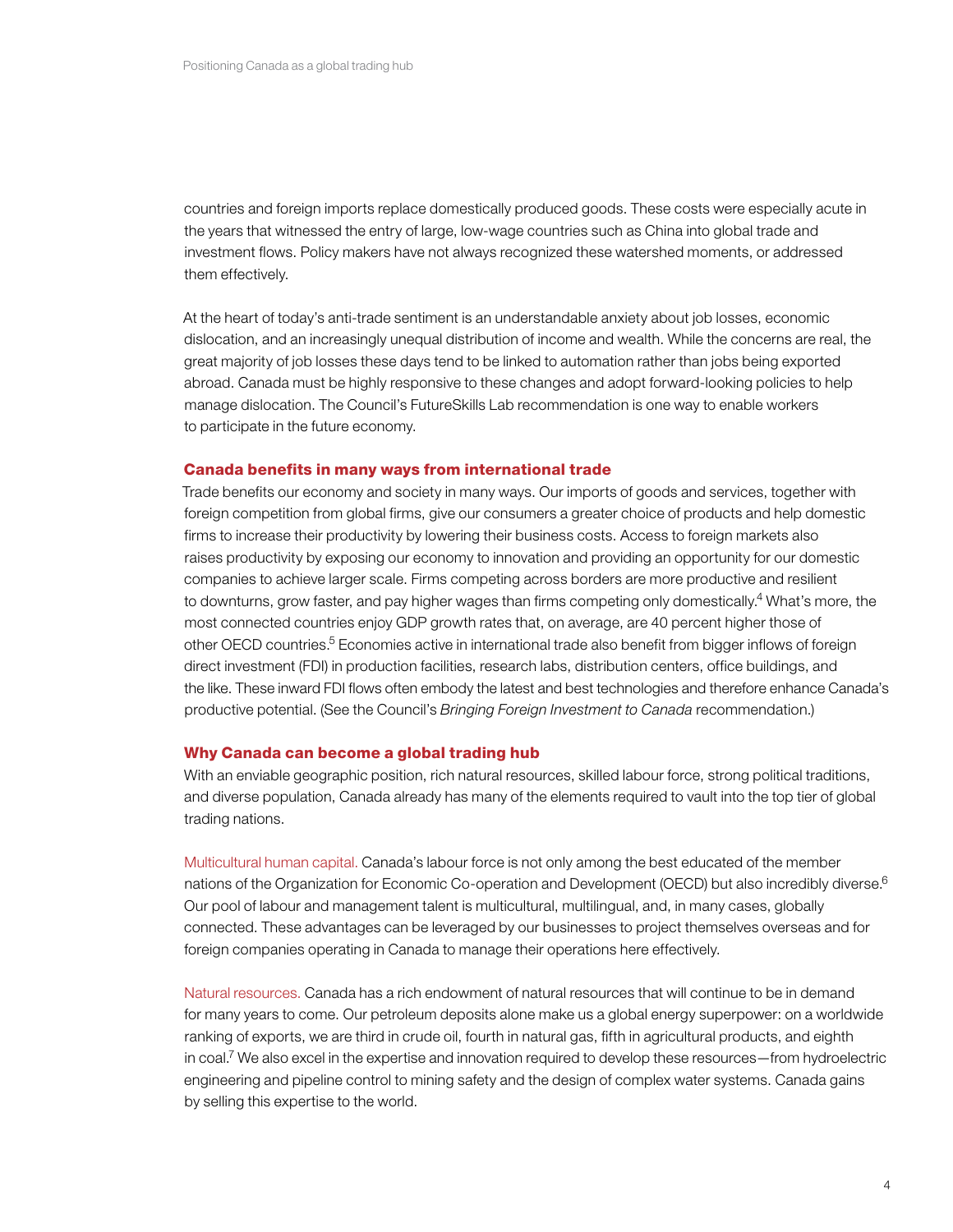Geography. Our country is well situated to serve as a central hub for global trade.<sup>8</sup> On its densely populated southern border lies the United States, the world's largest single-country consumer market with 320 million people. Our coastal ports provide unbounded and direct maritime access to Europe, Asia, and South America; our inland ports on the Great Lakes provide easy access to several US states.

Preferential market access. Canada has long been active in bilateral and multilateral treaties to liberalize trade. In 1994, for example, we joined the United States and Mexico in the North American Free Trade Agreement (NAFTA). When the Canada–EU CETA goes into effect, our exporters will gain improved access to the European Union's vast and relatively affluent consumer market, containing over half a billion people.

#### Recommendations

To build on Canada's strengths and transform it into a central global trading hub, we recommend four major initiatives. If implemented, these initiatives would enhance trade within North America, expand trade with other large and fast-growing economies, bolster Canada's trade infrastructure, and deliver more inclusive benefits for Canadians. All four would support inclusive economic growth for Canada.

#### Recommendation 1: Nurture and improve our North American trade relationships

The North American Free Trade Agreement has clearly enhanced the trading relationship between the United States, Canada, and Mexico, but even greater benefits would follow from further market integration. To deepen our economic ties with the United States, Canada should look to strengthen linkages with the American business community, and counter the current protectionist sentiment. Both the government and the private sector should push for better integration of Canadian and American businesses and should promote the benefits of engaging with Canadian businesses through cross-border trade and investments. Such an approach would recognize the fact that one of Canada's greatest economic assets is our proximity to and long history of trade with the United States, which receives nearly three-quarters of Canada's exports and provides half of our imports.

There is also an opportunity to improve trade linkages between Canada and Mexico. About 95 percent of the North American trade of both Canada and Mexico, in goods and services alike, is with the United States. Canada and Mexico hardly trade at all, and flows of FDI and immigration are negligible. Despite sharing the same continent with Mexico, Canada actually gets more FDI from Israel, South Africa, and Norway. In fact, in each year between 2000 and 2011 we received more immigrants from Colombia than from Mexico. $9$ Canada should create specific strategies to increase trade with Mexico.

To deepen our trading relationships with the United States and Mexico, Canada should adopt the following key initiatives:

Remove regulatory barriers. Harmonize standards and regulations to encourage value-chain integration. The Regulatory Cooperation Council (RCC) has taken steps to improve regulatory cooperation between Canada and the United States. But barriers persist. For example, the required re-inspections of meat imports from Canada increase driving time by two to four hours and raise prices for consumers.<sup>10</sup>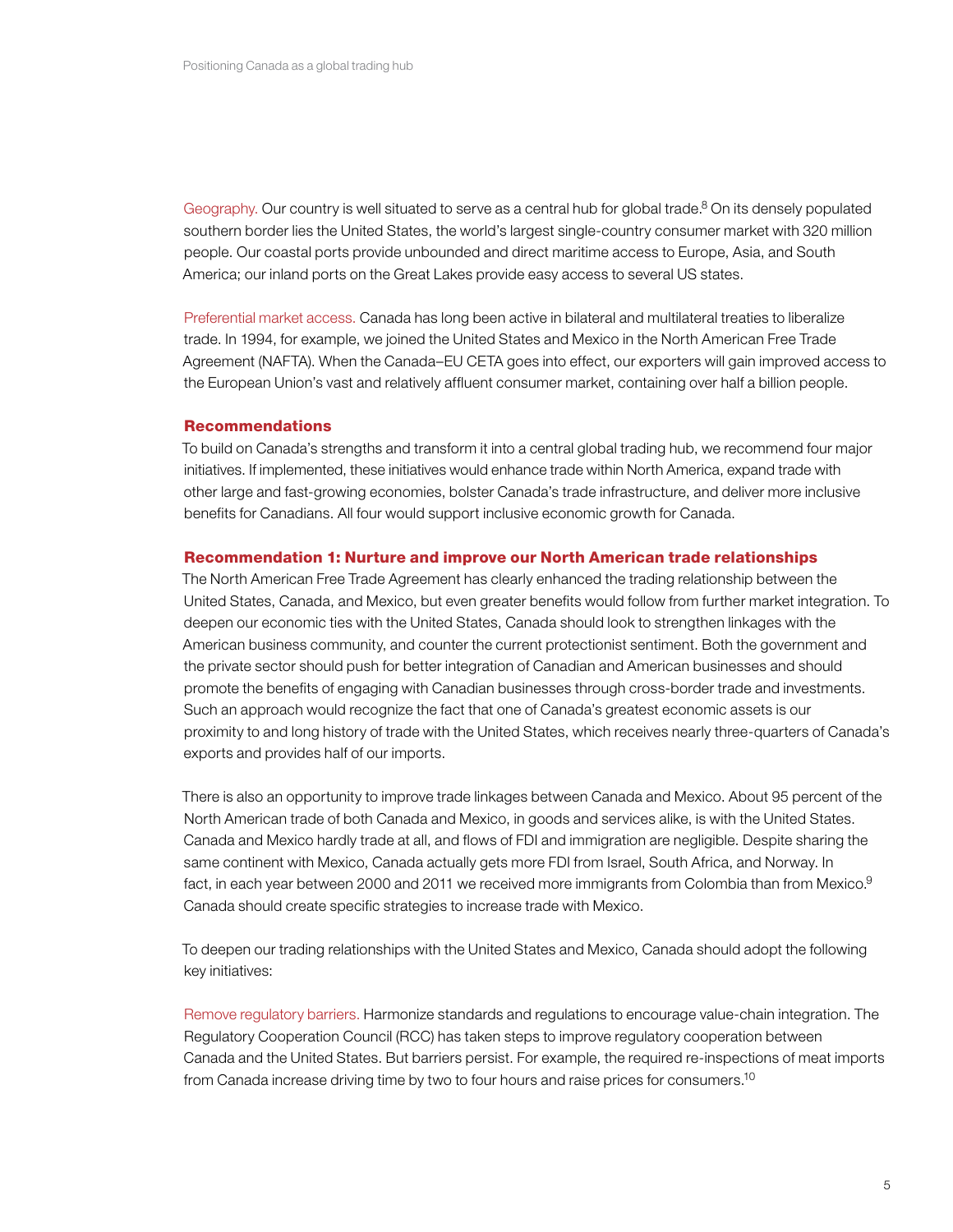Promote sector-specific "super-integration" strategies. Canada can play to its strengths by targeting important sectors to increase trading activity within North America. In energy and agriculture, for example, the federal government can work with value-chain councils (such as the one proposed in the *Council's Unleashing the Growth Potential of Key Sectors* recommendation) to boost productivity and capture market share within North America. Canada's energy and agri-food potential has yet to be unlocked. We should also develop sector-specific strategies for infrastructure—including, as a key component, investments to better integrate North American economies. Infrastructure projects such as the recently approved Enbridge Line 3, for example, will facilitate higher oil exports to the United States.

Improve infrastructure and enabling technology. To move people, natural resources, and goods more efficiently across the 49th parallel, Canada can improve the physical infrastructure and border-crossing process. In the manufacture of cars, for example, delays at the U.S. border can add hundreds of dollars to a vehicle's cost because components often cross the border several times before completion.<sup>11</sup> To reduce congestion at key crossings, we could pursue investments in joint border-monitoring stations or in terminals at remote locations.

Enable people flows. Customs processes—with proper security precautions—can expedite the flow of immigrants and visitors for tourism, employment, training, or education.

#### Recommendation 2: Strengthen our ties with large and fast-growing economies

Canada stands to benefit by continuing its long-standing engagement with the World Trade Organization in its efforts to promote multilateral trade liberalization. It can also gain significantly by creating preferential trade agreements with certain large or fast-growing markets. Given the inherent limitations of time and resources, however, the Canadian government needs to set some priorities.

Given the size of the potential benefits to Canadians, as well as the current socio-political dynamics, the Council recommends prioritizing efforts for preferential trade with China, Japan and India. Such trade pacts would open up new markets for our companies, help them to achieve economies of scale, raise their productivity, give our consumers greater product choice and lower prices, and accelerate overall GDP growth.

No less important than signing such trade agreements is ensuring that Canada's businesses of all sizes understand how to benefit from them. Many small and medium-sized companies simply don't know what they must do to take their business overseas. Coaching them and providing "accompagnement" through organizations like Export Development Canada and private sector peer associations will be critical.

The TPP and CETA. Canada should not abandon the possibility of a successful Trans-Pacific Partnership (TPP). If the United States pulls out of the TPP, it cannot go ahead in its current form. That opens up the possibility that the more limited Regional Comprehensive Economic Partnership (RCEP), led by China, will eventually be implemented. In this context, Canada will need to develop an alternative approach to increase its trade relationship with Asia, including the possible development of a new agreement.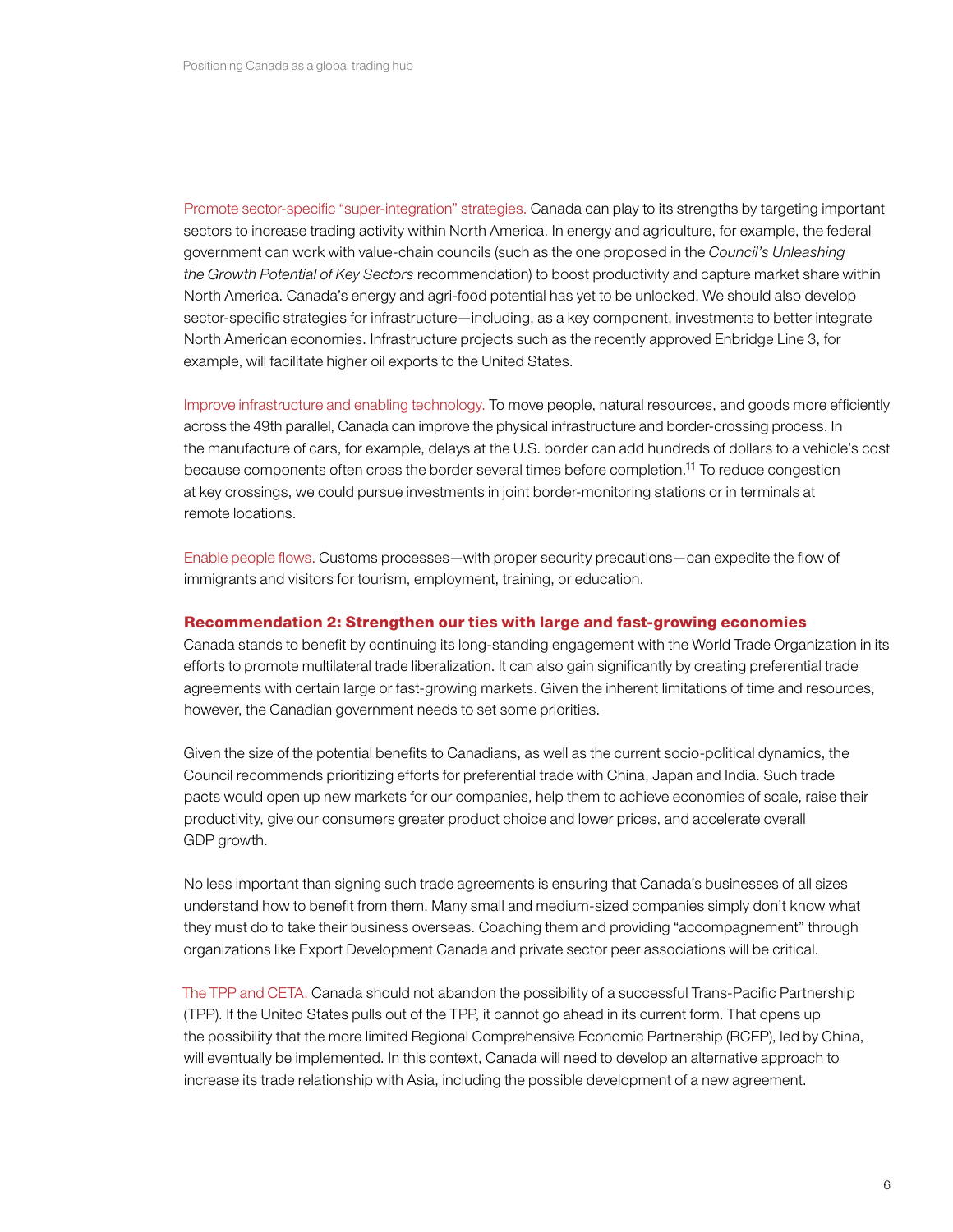#### Exhibit 2 Preferential trade access to global GDP

#### US \$ trillion



Source: C.D. Howe Institute

Meanwhile, Canada should actively devote the resources necessary to ensure the full passage of the Canada– EU CETA. As Exhibit 2 shows, implementing the TPP and CETA agreements would substantially increase market access for Canada and thus the potential for enhanced growth.

The China opportunity. Canada has yet to benefit from trade with China as much as some other economies have. Although China's share of world trade has nearly quadrupled since 1995, Canada's share of that trade has fallen by about 25 percent as China expanded its links with other trading partners.<sup>12</sup> Canada should attempt to reverse this trend by continuing bilateral trade discussions based on clear mutual objectives. We are currently at a competitive disadvantage to nations that have trade agreements with China; for example, Australia, which has exports similar to Canada's, established the China–Australia Free Trade Agreement (ChAFTA) in December 2015. As China transitions to a more consumption-based economy, Canada will have opportunities to increase its exports. Our agricultural products, for example, are obvious candidates for export growth to China.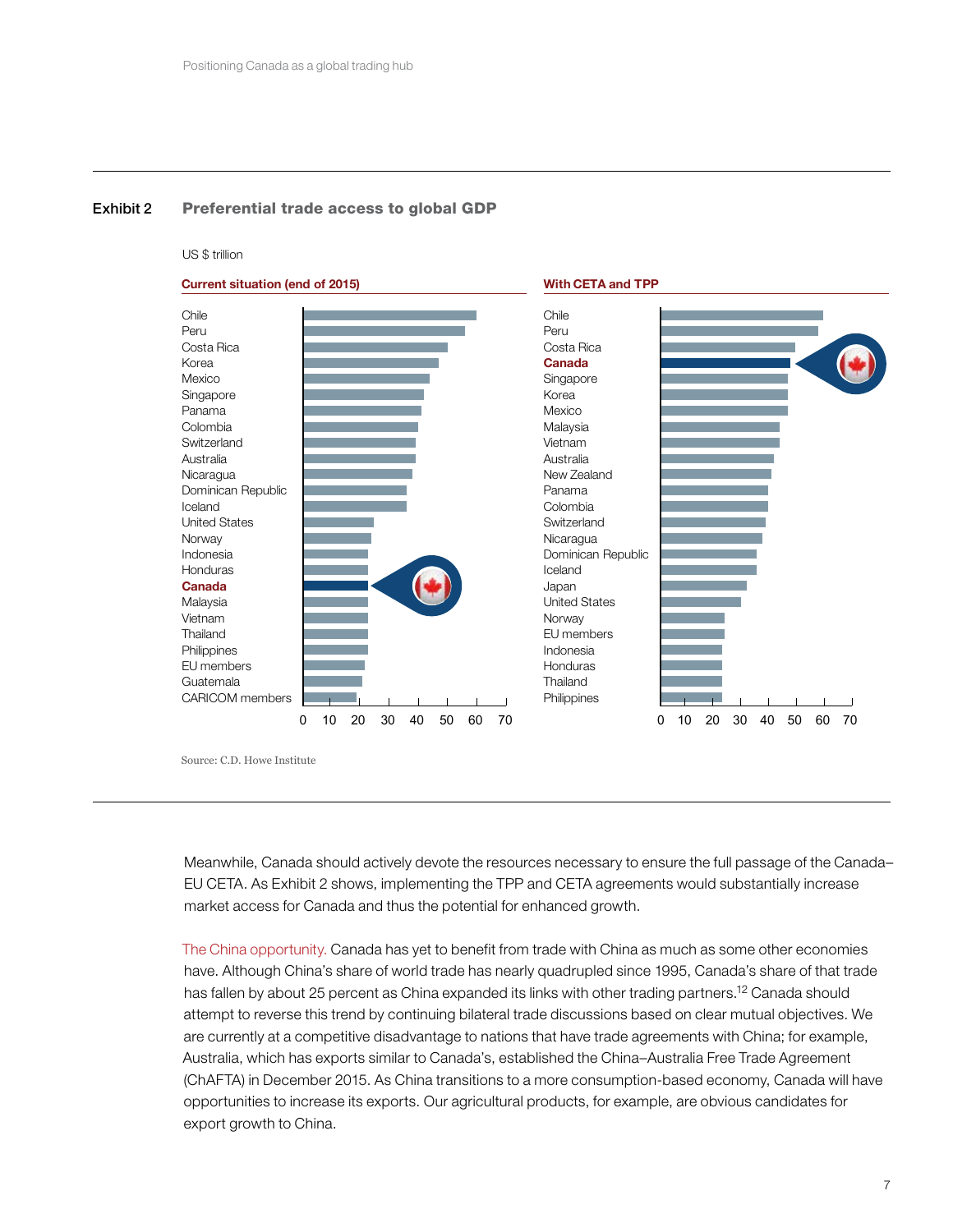The Japan opportunity. Japan has indicated continued commitment to TPP. Given the risks associated with the proposed agreement, however, Canada should hedge its future trade relation with Japan by pursuing the negotiations that began in March 2012 towards a Canada–Japan Economic Partnership Agreement (EPA). This agreement was projected to generate annual GDP gains of up to \$4 billion for both countries.<sup>13</sup> Japan is now our second-largest trading partner in Asia, but our trade volumes have generally fallen short of what they could be given that market's size and wealth. (In 2013, Canada did about \$25 billion in total trade with Japan – a figure matched only by Canada's agfood exports to the USA that year.<sup>14</sup>)

The India opportunity. India, with a US \$2 trillion-plus GDP that is among the fastest growing in the world, has become a coveted trading partner. Initial negotiations for a Canada–India EPA began in November 2010. While the Council recognizes some of the difficulties associated with current negotiations, a productive agreement should be completed as soon as practical. India has the potential to be a cornerstone growth market for a future Canadian agfood strategy. (For illustrative purposes, we note how in 2015, India imported nearly one billion dollars' worth of lentils from Canada, up from \$400 million the year prior.)<sup>15</sup>

#### Recommendation 3: Invest in trade-enhancing infrastructure

Canada can become the preferred location for trade among Europe, Asia, and North America. But that will happen only if we have the proper trade infrastructure, including modern transportation systems to support modern supply chains, as well as the digital infrastructure for information flows. (See Box 1 on page 11).

Today, Canada's transportation infrastructure ranks 12th among the nations on the World Bank's Logistics Performance Index (Exhibit 3). Transportation delays create heavy costs across global value chains. For example, the added expense of each extra day an unfinished product remains in transit has been compared to a tariff of 0.2 to 2.1 percent. Vehicle parts are most sensitive to these costly transportation delays,<sup>16</sup> and this is a large part of Canada's manufacturing sector. But such costly time delays make Canadian companies in many sectors less competitive.

To promote Canada as the preferred trading hub in North America, Canada should aim to score ahead of the United States (number nine) on the World Bank Logistics Performance Index. Although Canadian ports and airports have become bigger and more efficient conduits for international trade, domestic road congestion remains an important bottleneck. Improving our trade infrastructure can also help Canada attract more FDI, including infrastructure investments that bolster trade.

Pipelines, another type of trade infrastructure, offer the safest, least expensive way of getting our growing output of petroleum products to world markets. Until recently, the obstacles to building the capacity required to do so was a significant barrier to growth. The recent approval of Kinder Morgan's Trans Mountain Pipeline will notably improve Canada's access to large and fast-growing Asian markets.

The federal government should seriously consider the detailed recommendations of the Canada Transportation Act Review, such as developing a national plan, over 10 to 30 years, to improve both intermodal and sector-specific connectivity. The recommendation to invest in connectivity for northern Canada should also be reviewed for implementation.<sup>17</sup> A national Northern Corridor megaproject bundling roads, rail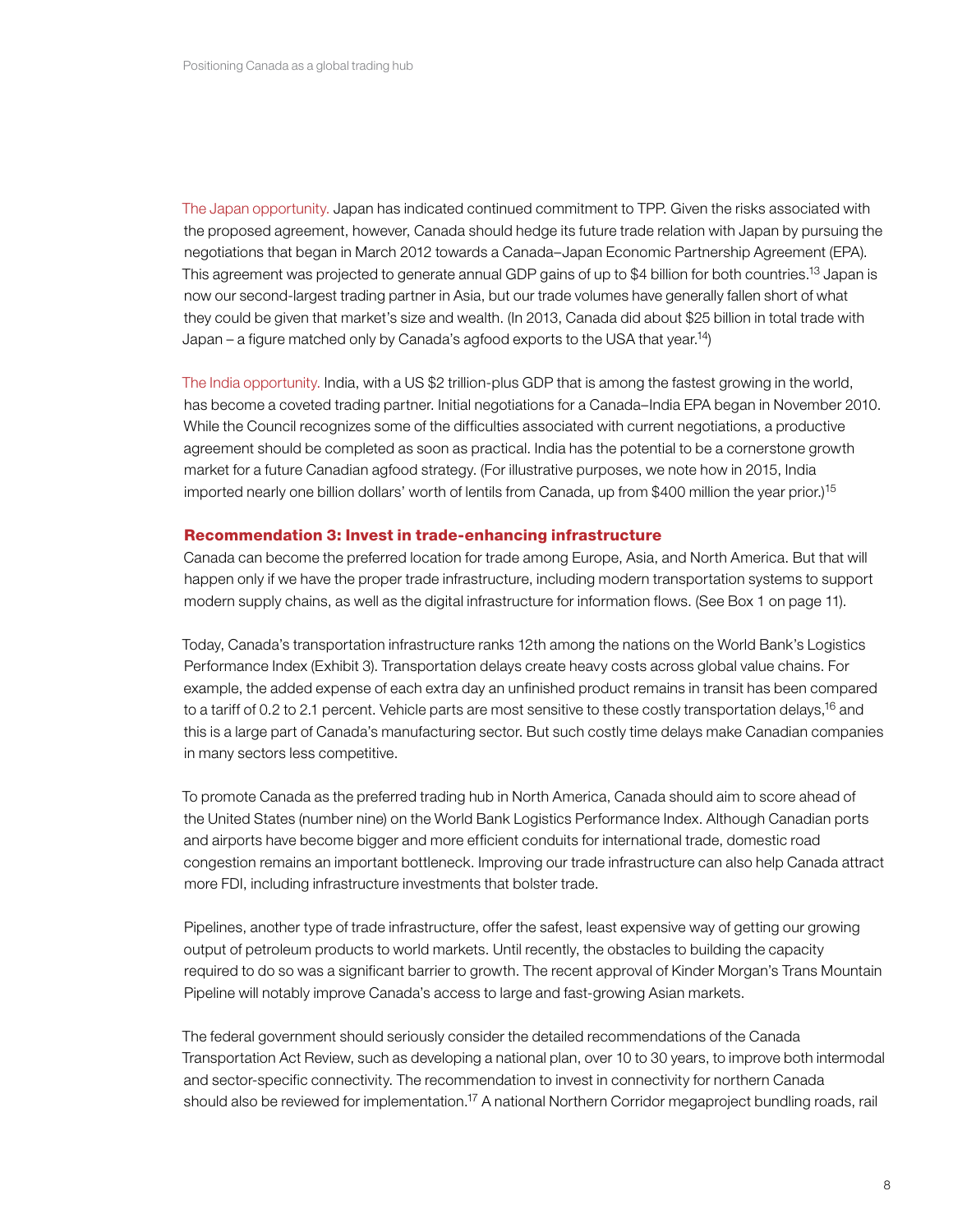

#### Exhibit 3 Top 20 countries, ranked by the World Bank's Logistics Performance Index, 2014

lines, pipelines, and transmission lines in a relatively narrow right-of-way would significantly discount the construction costs. This kind of initiative would improve Canada's access to emerging markets and support the international shipping trend toward larger sea vessels that may make internal ports obsolete.<sup>18</sup>

The following ideas to improve Canada's trade infrastructure are complementary to the Council's *Unleashing Productivity* through Infrastructure recommendation:

- Make trade infrastructure a priority (alongside social, transit, and green initiatives) in the \$120 billion Federal Infrastructure Plan.
- **Create incentives for investment in intelligent transportation systems that use advanced digital technologies** to manage roads, railways, ports, and other transport systems.
- Expand Canada's gateway and trade-corridor initiatives, such as Northern Corridor and Pacific Gateway.
- **Improve the collection of data on the performance and state of repair of our trade infrastructure (e.g., ports,** airports, rail). A lack of data now limits the ability to make informed decisions.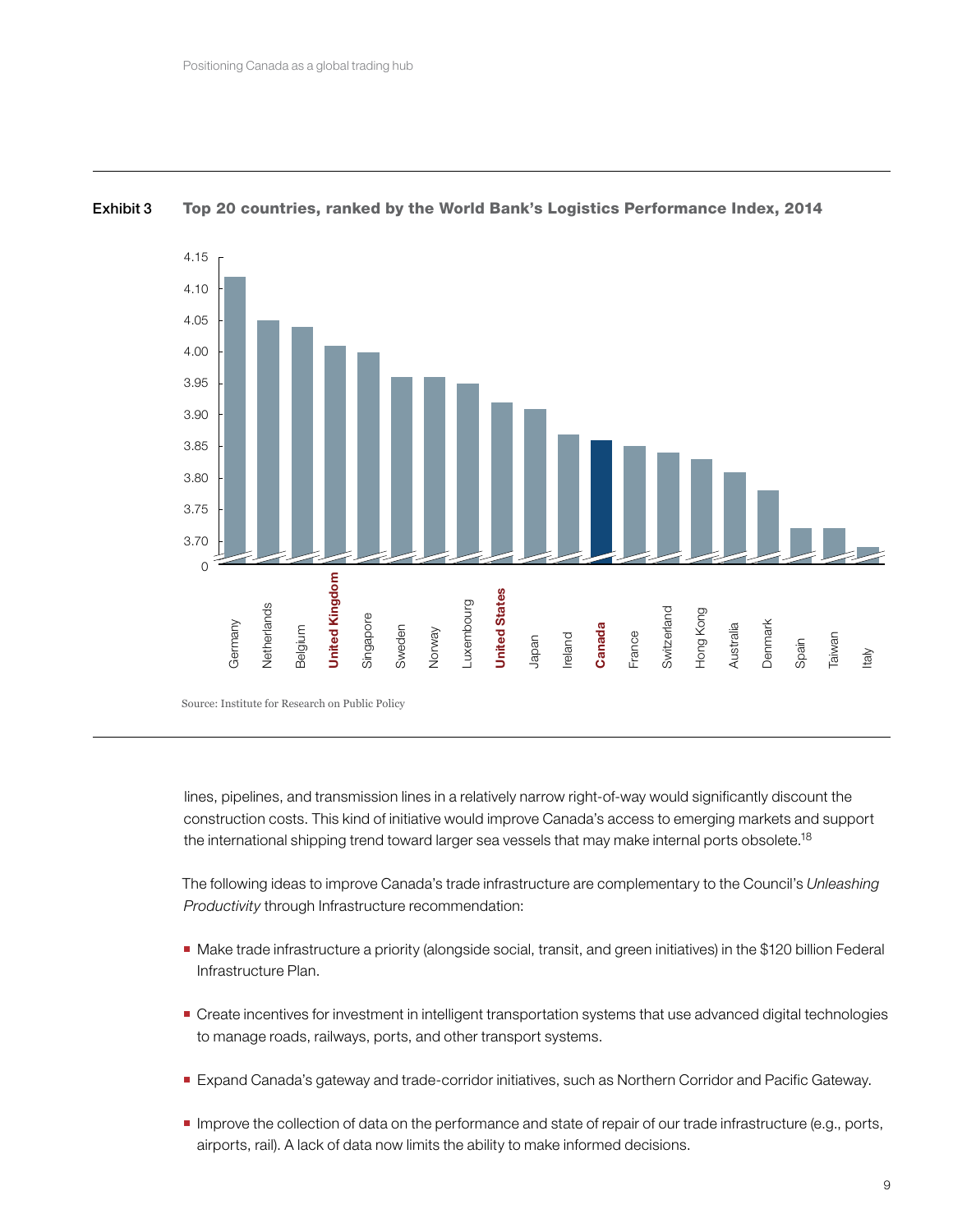- **Encourage cities and provinces to introduce well-designed road and bridge tolls to reduce the economic** costs of traffic congestion.
- Work with our NAFTA partners to reinforce the bloc's competitiveness by adopting North America–wide approaches to planning transportation systems and infrastructure.

#### Recommendation 4: Address disruptions from future trade flows

Greater flows of international trade raise average living standards, as measured by per capita GDP. But the negative consequences of globalization must be taken seriously to ensure that all Canadians receive their fair share of its benefits. Only when policy makers address these concerns effectively can we expect Canadians to support an agenda that calls for increasing our global trade.

Our economic policies, including trade policies, must therefore promote inclusive growth, explicitly aiming to create opportunities for all members of our society, not just the lucky few.

Explaining the benefits of increased trade. Though international trade generates significant economic benefits for Canadians, many people continue to doubt its importance. Such doubts are only fuelled by the rising anti-trade sentiment seen in other parts of the world. Our government should take the communications challenge seriously by not only showing Canadians the nature and magnitude of the benefits of international trade but also by addressing its disruptive effects.

Employment dislocation. To minimize the downside of increased international trade, we recommend that the government implement programs to ease the process of adjustment. We recognize the difficulty of identifying the precise cause of any specific case of economic dislocation, and for this reason more flexible policies offer greater promise. The Council's FutureSkills Lab proposal—which supports innovative ways to develop skills, to identify and create new sources of information about them—exemplifies what we can do to help workers adapt to both global competition and disruptive technological change.

Commercial upside. The benefits of preferential trade must extend to Canada's small businesses which collectively account for 47 percent of business sector employment.<sup>19</sup> The majority of small businesses in Canada do not export at all, and do not know where to start. A recent survey showed that nearly 65 percent of Canadian companies do not understand how to sell their goods and services overseas.<sup>20</sup> Our country already has organizations like Export Development Canada and the Trade Commissioner Service that support companies engaged in international trade. We should promote these organizations more effectively to ensure that even small Canadian firms and their workers benefit from our expanding trade agreements and relationships.



Canada has a unique opportunity to become a global trading hub by strengthening its current trade relationships, building new ones, enhancing the infrastructure required to deliver goods and services, and preparing Canadians to take full advantage of trade ties. That kind of effort would build a foundation for sustained economic growth to the benefit of all Canadians.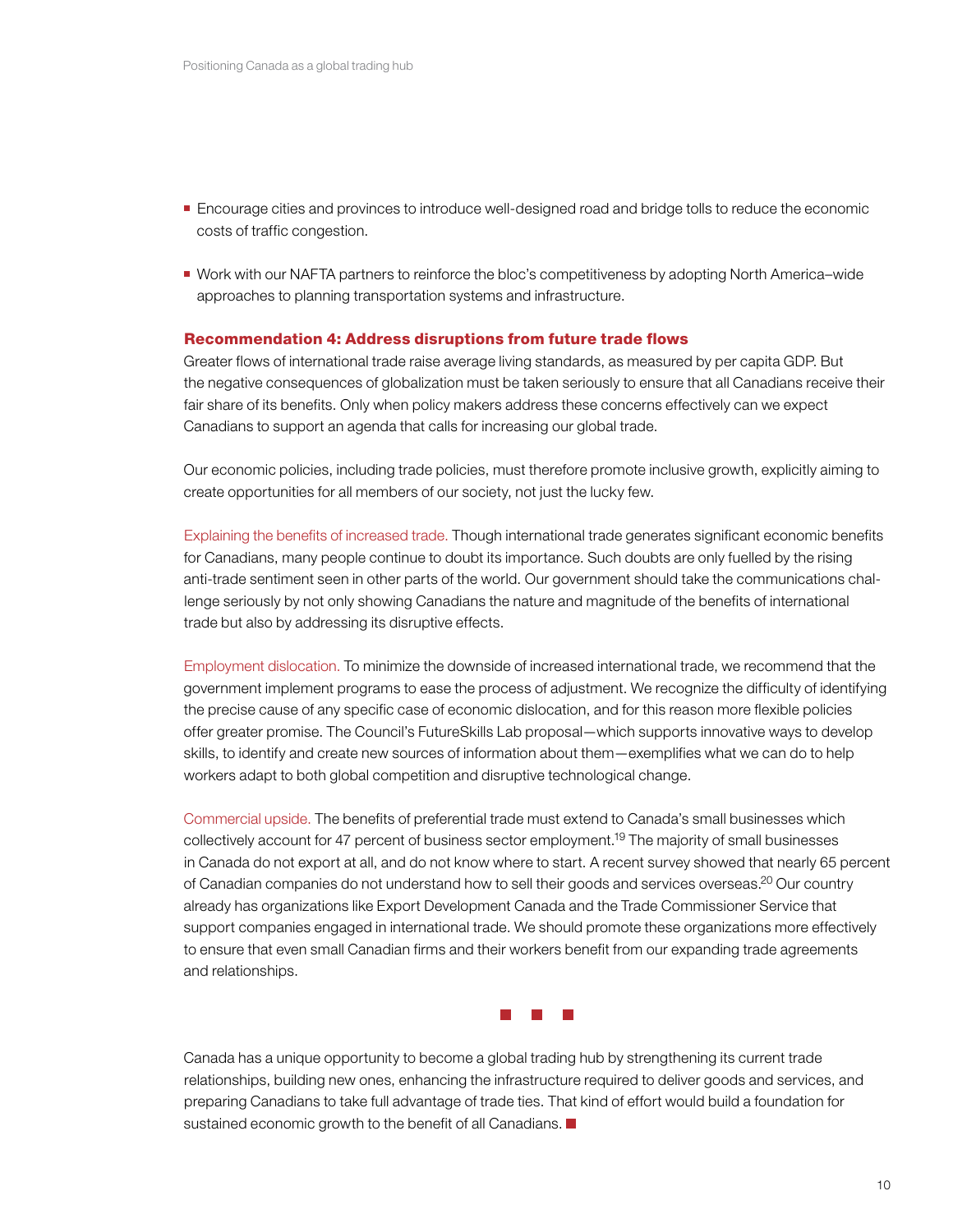#### Box 1

# Canada's changing trade landscape: More services and digital flows

Four out of five Canadians are employed in producing services, including those that go into the manufacture of traded products. As nearly half of Canada's export value consists of services,<sup>21</sup> we have a keen interest in completing the Trade in Services Agreement (the negotiations were launched in 2013 with 23 World Trade Organization members representing 75 percent of global GDP). Working with other nations, particularly the United States, Canada should push for freer trade in services such as finance, telecommunications, e-commerce, and air and ground transport—not to mention the free, efficient movement of the people who produce and deliver them.

Our future trade efforts and negotiations should also account for emerging digital flows—an enabler of trade in goods as well as in services—which expanded 45 times over from 2005 to 2014.<sup>22</sup> Canada should support this digital commerce by ensuring that all new trade agreements cover it. At home, we can continue to invest in our digital infrastructure to expand broadband access and ensure cybersecurity. The federal government can also invest in technology education and encourage the development of clusters of digital businesses.

- <sup>1</sup> World Bank database, data.worldbank.org; World Trade Organization Statistics Database, stat.wto.org.
- <sup>2</sup> World Trade Organization, wto.org (world merchandise exports and world GDP, both in real terms).
- <sup>3</sup> Board of Governors of the Federal Reserve System, Causes of the Global Trade Slowdown, November 2016, www.federalreserve.gov.
- <sup>4</sup> Trade Commissioner Services, Diagnostic Report, September 2016
- <sup>5</sup> *Global flows in a digital age: How trade, finance, people, and data connect the world economy*, McKinsey Global Institute, April 2014, McKinsey.com.
- <sup>6</sup> Better Life Index: Canada, OECD, oecdbetterlifeindex.org.
- <sup>7</sup> *Energy fact book*, Natural Resources Canada, 2015–2016, nrcan.gc.ca.
- 8 Pathways: Connecting Canada's transportation system to the world, Canada Department of Transport, December 2015, tc.gc.ca (Canada Transportation Act Review).
- <sup>9</sup> United Nations Conference on Trade and Development (UNCTAD), *World investment report*, 2015, unctad.org; McKinsey Global Institute.
- 10 American Meat Institute and Canadian Meat Council, Canada's Economic Action Plan, http://actionplan.gc.ca/en/page/rccccr/ american-meat-institute-ami-and-canadian-meat, retrieved 3 February 2015.
- <sup>11</sup> Trien T. Nguyen and Randall M. Wigle, "Border delays re-emerging priority: Within-country dimensions for Canada," *Canadian Public Policy*, Vol. 37, Number 1, 2011, pp. 49–59.
- <sup>12</sup> UN Comtrade database, 2016, comtrade.un.org.
- <sup>13</sup> Global Affairs Canada, Report of the Joint Study on the possibility of a Canada-Japan Economic Partnerships Agreement, March 7, 2012, international.gc.ca.
- <sup>14</sup> Global Affairs Canada, "International Trade Minister highlights Canadian successes in Japan," May 24, 2016, international.gc.ca.; and Statistics Canada, "Imports and Exports", http://www.statcan.gc.ca/eng/trade/data.
- <sup>15</sup> Statistics Canada, "Imports and Exports", http://www.statcan.gc.ca/eng/trade/data.
- <sup>16</sup> D. Hummels, P. Minor, M. Reisman, and E. Endean, "Calculating tariff equivalents for time in trade," USAID, March 2007.
- <sup>17</sup> Pathways: Connecting Canada's transportation system to the world, Canada Department of Transport, December 2015, tc.gc.ca (Canada Transportation Act Review).